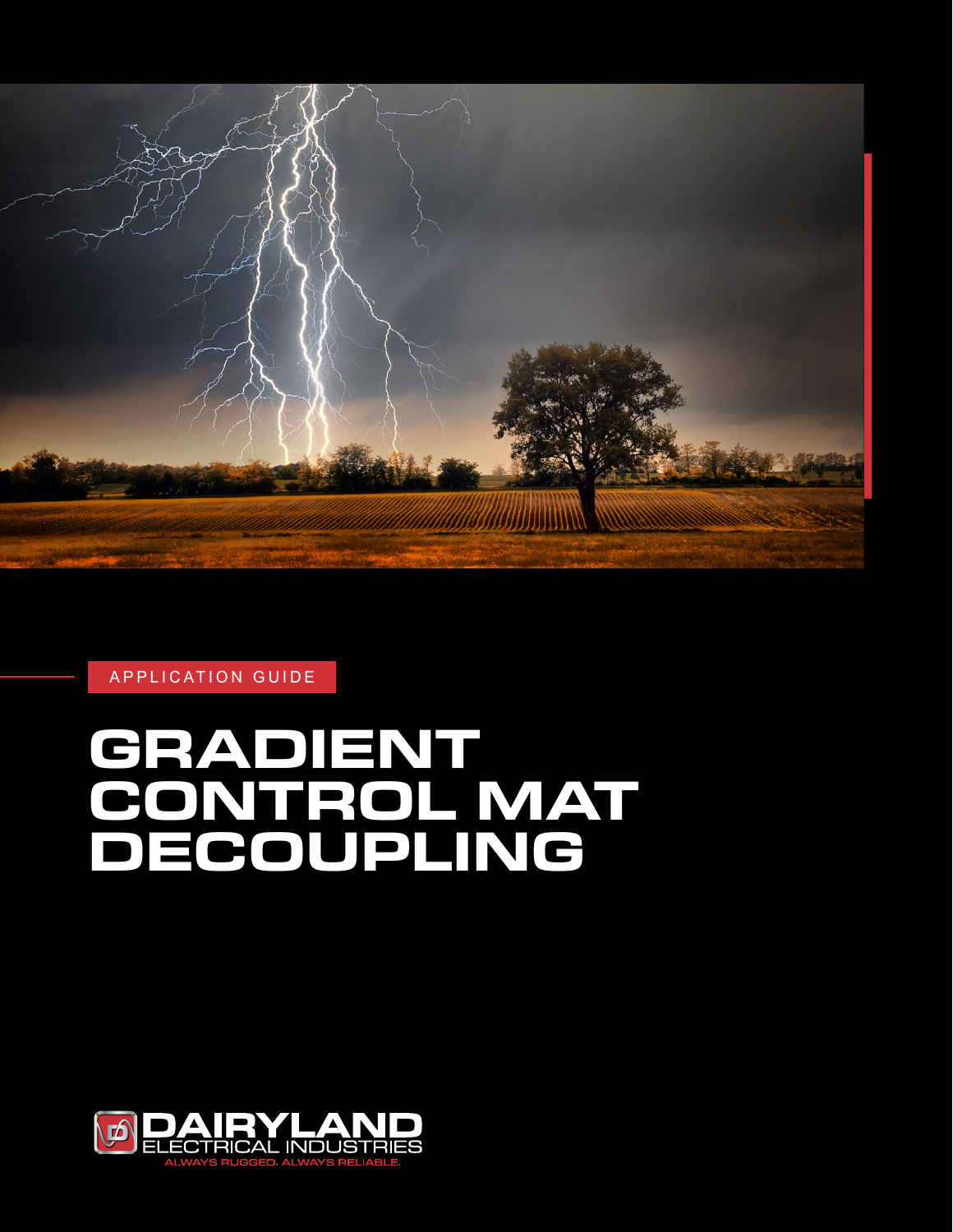#### **PROBLEM**

Gradient control mats, commonly referred to as grounding mats, are installed around above ground pipeline structures to protect workers from potentially hazardous voltages that can be present on cathodically protected pipelines. Hazardous pipeline voltages can result from the following:

- A lightning strike directly to or adjacent to a pipeline can transfer an unsafe potential to the pipeline.
- When a pipeline is in an AC electric power line corridor, current flow in the power line can magnetically induce an AC voltage on the pipeline due to inductive coupling. More notably, a phase-to-ground fault in the power line or a lightning strike to the power line can cause a significant rise in the earth potential around the base of the power line support tower and transfer this voltage to the pipeline through conductive coupling.
- An AC fault in improperly grounded electric equipment that is an integral part of a pipeline can raise the pipe potential to unsafe levels.

These voltage sources can be divided into two categories; namely, voltages that occur at the power frequency (i.e., 50 or 60 Hz) and voltages due to lightning or power system transients. Reducing power frequency voltages to safe levels is accomplished whereas limiting voltage due to lightning is considerably more difficult, but achievable at no additional cost with a properly designed and installed gradient control mat to address personnel safety when it comes to step and touch potential.

#### **SOLUTION**

Dairyland offers the engineered Gradient Control Mat (GCM) to address both lightning and AC fault current conditions. Step and touch potentials are limited with the Dairyland grid-type mat and recommended installation practices that include depth of mat, a two-layer soil with low resistivity on the bottom portion and a high resistivity crushed stone on the upper portion, in conjunction with an exterior grounding loop. Dairyland also recommends decoupling gradient control mats to improve cathodic protection (CP) on the structure with a Solid-State Decoupler (SSD).



*Dairyland Gradient Control Mat*

#### **Safety Regulations**

The industry is required to take steps to mitigate touch and step voltages via gradient control mats. "Gradient control mats shall be engineered to provide acceptable touch-and-step voltages during both load and fault conditions, accounting for the local soil conditions" as per NACE Standard SP0177-2014. This standard focuses on AC fault conditions for utilities and does not address step and touch voltages when lightning strikes. Currently in the United States and Canada, there are no standards that require a company to mitigate lightning conditions. Nevertheless, it is important for companies to design carefully and choose the right materials in order to protect workers from the safety hazards that can be created by lightning as well as induced AC and power company AC fault events.

The effectiveness of any gradient control mat is determined by the step and touch potential that it allows for the two categories of voltage sources described. IEEE 80 is the standard most commonly used to define allowable step and touch potentials due to power frequencies. Very often, gradient control mats are only designed to meet the IEEE 80 criteria and the effects of lightning are ignored, yet any pipeline subject to induced voltage is also subject to the effects of lightning and switching transients. Any gradient control mat that is designed and installed to limit lightning induced voltages to safe levels will inherently limit power frequency voltages to safe levels provided the connections to the mat and the mat itself can carry the fault current that may be shunted to ground through the mat.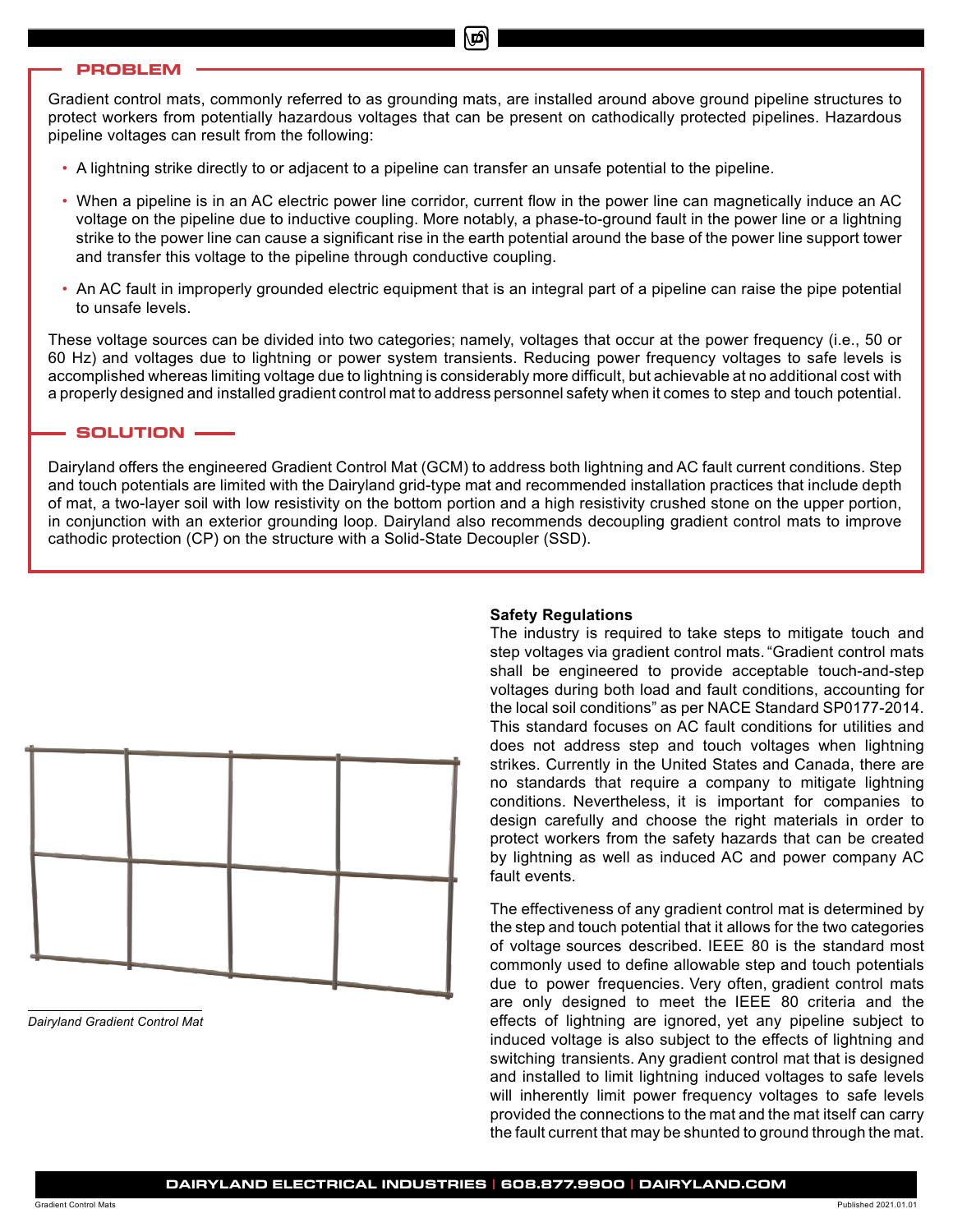# **BURIAL DEPTH AND SOIL RESISTIVITY LAYERS**

Dairyland recommends installing the mat at a 150 mm (6 inch) depth as optimal with a low resistivity soil on the lower soil layer and a high resistivity crushed stone on the upper layer to reduce touch and step potentials.

Here is some data that illustrates the improvement and supports these recommendations.

# **Touch Voltages**

In the figures below, the touch voltages for a person standing on the mat and touching the pipe energized at 1,000 V are shown looking at mat designs buried at depths of 150 mm (6") and 600 mm (24") while varying them in different soil resistivities for the upper and lower soil layer. It also demonstrates the advantage of the Dairyland GCM grid style design over a Spiral Loop or Zigzag design with the results of each configuration tested.

As evidenced, the Dairyland GCM provides the best protection



*Figure 1 - Touch Voltage for Mat Placed at 150MM Depth*

**TOUCH VOLTAGE** *format [resistivity of 1st layer] [layer depth] [resistivity of 2nd layer]. Note: The calculations were done for homogenous soils and two-layer soils, under three different soil resistivities (i.e., 10 Ω-m, 50 Ω-m, and 100 Ω-m) and five depths of the upper layer (i.e., 1 m, 2 m, 3 m, 5 m, and 10 m). The various configurations are displayed on the x-axis of the respective charts using the* 



*Figure 2 – Touch Voltage for Mat Placed at 600MM Depth*

over other mat designs regardless of the modeled soil configurations at a 150 mm (6") depth, represented by the solid blue dots in Figure 1.

The GCM also surpasses other mat designs within each respective soil configuration at a 600 mm (24") depth as represented by the hollow blue dots in Figure 2. It is important to note that as the burial depth of the mat increases, correspondingly, the touch voltage increases, regardless of mat design as can be seen by comparing the results in Figure 1 with Figure 2. Furthermore, all designs perform better with the low-resistivity layer underneath the mat and the high resistivity layer above the mat. The depth of the high resistivity upper layer is dependent on the resistivity of the lower layer. If the lower layer of soil has a lower resistivity, then the shallower the upper layer depth the better the results. As the lower layer soil resistivity increases, the upper layer depth may need to increase correspondingly in most soil configurations. However, that is not always the case for each type of mat design as there are some soil configurations that appear to create a spike in voltage potential levels.

# **Step Voltages – Both feet on the mat**

For step voltage concerns, the Dairyland GCM surpassed all other designs with the lowest voltage levels among each respective soil condition at a 150 mm (6") mat depth varying between 30v -115v. Next in line came the Zigzag design with voltages varying between 60v-145v. Lastly, was the Spiral loop design with much higher voltage levels varying between 135v-285v.



*Figure 3 – Step Voltages for Both Feet on Mat Placed at 150MM Depth*

Ø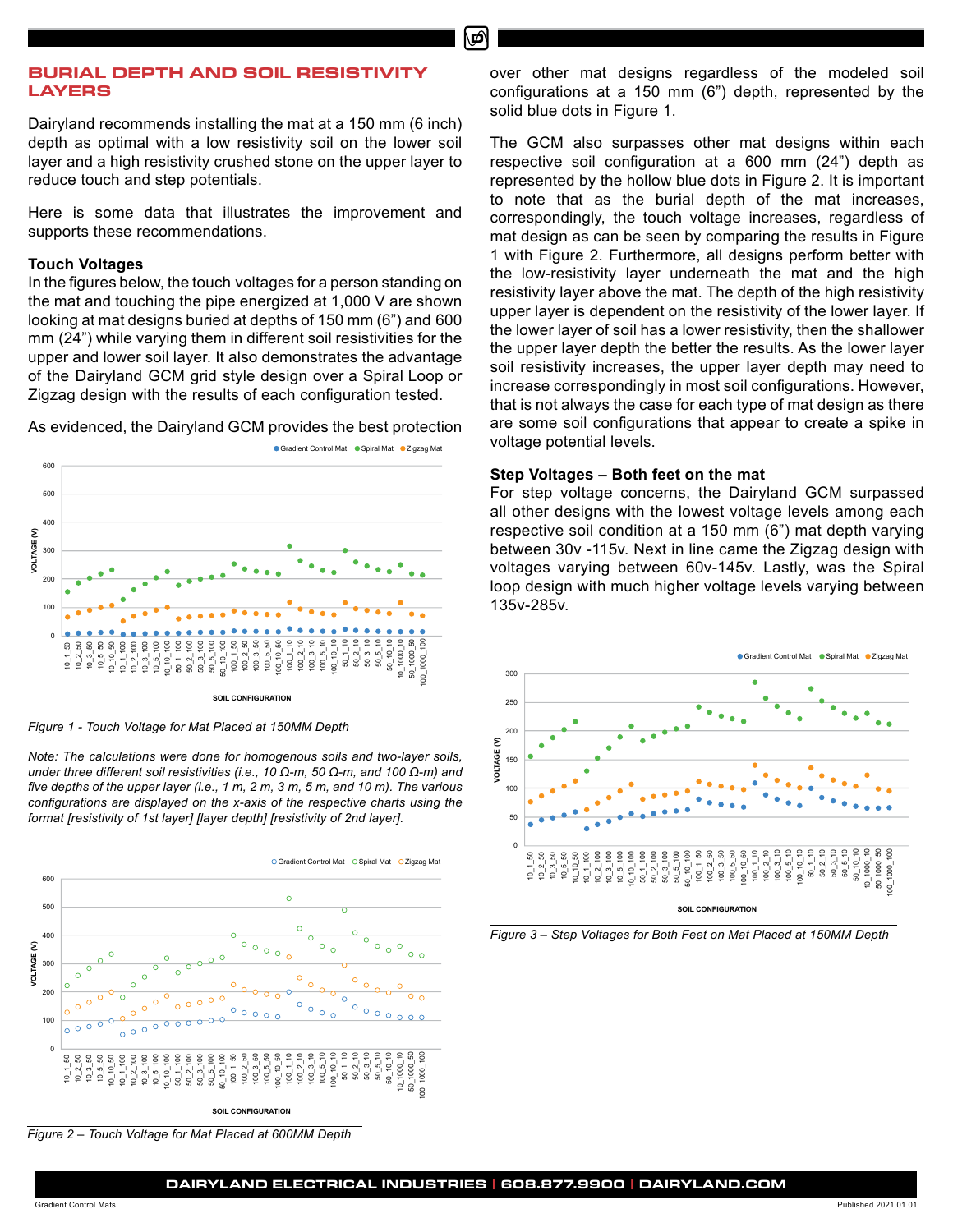Figure 4 displays that at a 600 mm (24") mat burial depth, the Dairyland GCM still performed better for Step Voltages than the other two mat designs with the Dairyland GCM at 55v-210v, the Zigzag mat at 75v-200v, and the Spiral mat at 115v – 245v.



*Figure 4 – Step Voltages for Both Feet on Mat Placed at 600MM Depth*

When comparing Figure 3 and Figure 4, it is evidenced that the Dairyland GCM performs optimally at a six-inch burial depth when comparing step potentials between a 150 mm (6") mat depth versus a 600 mm (24") mat depth. Furthermore, using a low resistivity lower layer and a high resistivity upper layer with crushed stone produces the lowest voltage differentials when measuring step potential.

## **GROUNDING LOOP**

Dairyland recommends installing a grounding loop approximately 3' from the outer edge of the Dairyland GCM matted area. The conductor should be redundantly connected (two conductors at each connection point) in at least two separate locations on the GCM (preferably opposite of one another). For larger matted areas, connect the grounding loop multiple times with a maximum spacing of 75' between connections around the perimeter of the matted area.

Below is the data that supports this recommendation by comparing the different mat designs, mat placement depth, and soil resistivity configurations with and without a grounding loop installed.

# **Step Voltages – One foot on mat & one foot off mat without a grounding loop**

The Dairyland GCM uses a 3" x 3" grid design to provide a denser coverage area in order to minimize the rise in soil potential at the surface over the matted area for both step and touch potentials while both feet are on the mat. Conversely, it does create a larger differential when having one foot on the mat and one foot off the mat. Therefore, some further design considerations need to be implemented to provide maximum personnel safety while exiting the matted area by adding a grounding loop to the overall GCM design.

Figure 5 and Figure 6 show the results of the GCM, Spiral, and Zigzag design at a 150 mm (6") and 600 mm (24") burial depth with one foot on the mat and one foot off the mat without a grounding loop added to the Dairyland GCM. saling **Loop online the Dois lond COM** 



*Figure 5 – Step Voltages for One Foot On and One Foot Off Mat*<br>Pulled that the contract with the contract of the contract of the contract of the contract of the contract of t *Placed at 150MM Depth*





Factoring in that the Zigzag and Spiral loop designs typically have a higher step voltage potential when on the mat, this causes those two designs to have a smaller differential when having one foot on and one foot off the mat. In this instance the Dairyland GCM varies in voltage levels from 174v -700v, the Zigzag mat has voltage levels between 175v – 625 v, and the Spiral mat has the least voltage differential with a 175v – 490v variance.

As a result of the above data, some additional design considerations were taken to lower the voltage differential to compensate for the one foot on the mat and one foot off zone area. By simply installing an additional grounding loop approximately three foot from the outside edge of the Dairyland GCM, the voltage differential can be significantly reduced. This will split the step voltage with one foot on the mat and the other on a grounding loop and then a second step voltage to consider would be with one foot on the loop and the second foot approximately 3 foot from the loop.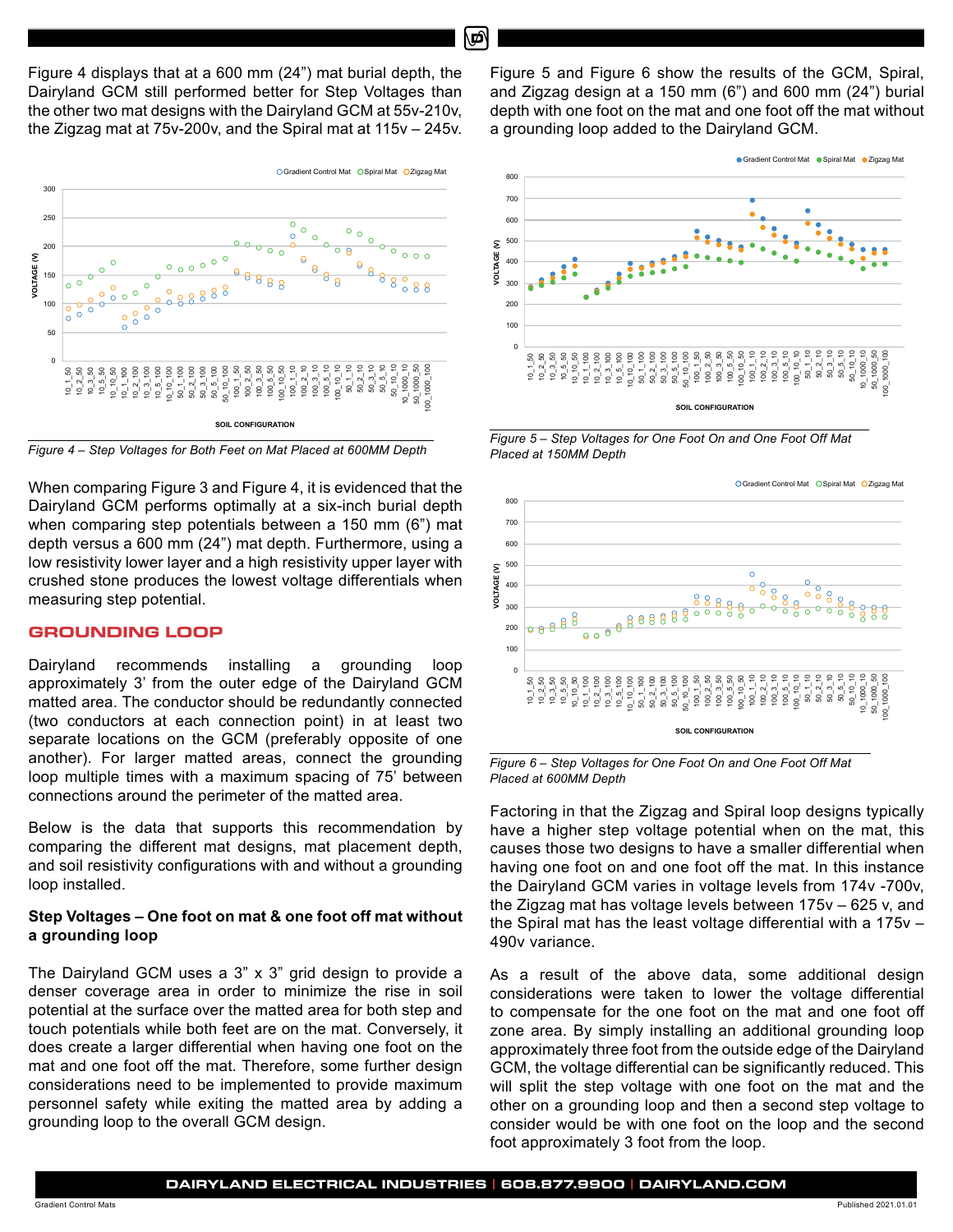#### **Step Voltages – One foot on mat & one foot off mat with a grounding loop**

It is important to note that with the grounding loop installed, the premise is that the first zone will be with one foot on the mat and one foot above the buried grounding loop and the next zone will have one foot on the buried grounding loop and the other foot on the soil (typically high resistive soil).



Loop on Mat Placed at 150MM Depth *Figure 7 – Dairyland Gradient Control Mat Step Voltages for Grounding*



*Figure 8 – Dairyland Gradient Control Mat Step Voltages for Grounding Loop on Mat Placed at 600MM Depth*

After installing the grounding loop around the GCM, there is a resulting reduction in voltage differential with one foot on the mat and one foot off the mat. As can be seen, this significantly improves the results of the step voltage for the Dairyland GCM and brings the step potential variance down to 50v – 290v with one foot on the mat and the other on the grounding loop zone and 160v – 490v with one foot on the grounding loop and the other on soil zone at a 150 mm (6") burial depth. This is an improvement of the GCM results with no grounding loop at a 150 mm (6") burial depth which had voltages of 240v – 690v. At a 600 mm (24") burial depth, with one foot on the mat and the other on the grounding loop zone the GCM variance was 50v – 290v (represented by red circles) and with one foot on the grounding loop and the other on soil zone the variance was 100 – 300v (represented by blue circles). This is an improvement of the GCM results with no grounding loop at a 600 mm (24") burial depth which had voltages of 170v – 460v. With this additional design consideration added, the Dairyland GCM provides a lower step voltage potential than either the Zigzag mat or the Spiral loop mat.

#### **Lightning**

The Dairyland GCM is the only mat design that is engineered to limit potentially hazardous voltages due to lightning. Step potentials are inherently controlled by the design of the mat (grid wire size, grid spacing, etc.), but the touch potential that a worker may be subject to is determined by both mat design and the installation. Therefore, installation guidelines must be followed to provide maximum protection from lightning-caused voltages.

Data supporting this can be found in the study below that was performed to determine the peak body current that personnel could experience when standing on different gradient control mat designs. All modeling was conducted using CDEGS, software developed by Safe Engineering Services and Technologies ltd. Again, an 8 ft. x 8 ft. mat was selected to make comparison easy between the zigzag mat and spiral mat design of similar dimensions, the mats were placed at a depth of 6 inches in a uniform soil with a resistivity of 50  $Ω$ -m. This analysis examined the body currents for a person standing on the mat while touching the pipe. That pipe was energized by an indirect strike of lightning 50 feet away having a current of 30 kA, a rise time of 1 μs, a half-value time of 50 μs, and total duration of 300 μs.

Figure 9 models the threshold limits of a lightning strike causing ventricular fibrillation, which is much higher than the threshold limits of an AC fault causing ventricular fibrillation. A typical lightning strike will last approximately 10 μs, in comparison to an AC fault, which may last on the order of 0.2 s or 20,000 times longer. The longer the event, the less amperage necessary to put a person into ventricular fibrillation.



*Figure 9 –Threshold Limits of Lighthing Strike Causing Ventricular Fibrilation*